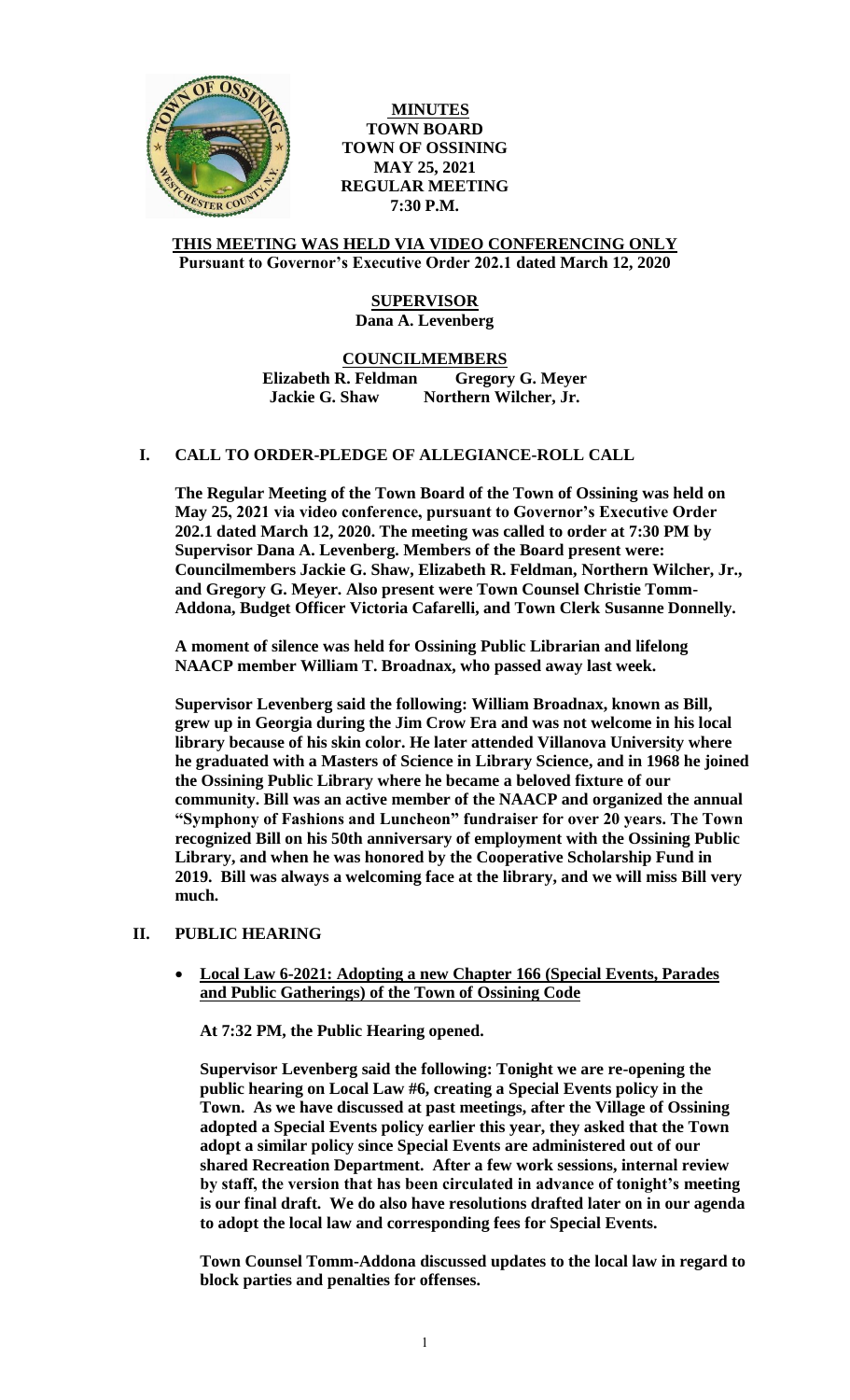**At 7:34 PM Councilmember Feldman moved and it was seconded by Councilmember Wilcher that the Public Hearing be closed.**

### **III. SPECIAL PRESENTATION - Ching Wah Chin, Planning Board Chair**

**Town Supervisor Levenberg presented Planning Board Chair Chin with a proclamation and said the following: Tonight we have a special guest with us, our outgoing Planning Board Chair Ching Wah Chin. Ching, after nearly twenty years of service to the Town, has decided to step down from his position as Planning Board Chair. We are so grateful for his service to the Town, and wanted to have him on our meeting this evening for a real send off. We have a proclamation, which we will share virtually this evening, but Ching we will be sure to get you a proper copy for safekeeping too. Thank you Ching for all of your service to the Town, it is much appreciated! And the Planning Board is being left in the very capable hands of Gareth Hougham as Chair. Gareth has been on the Planning Board for many years, and is an Ossining native with a particular eye for environmental sustainability. Gareth has worked on previous Comprehensive Plans and is passionate about his community. We are certain he will make an excellent chair! We will also be appointing Jesus Lopez as a full member of the Planning Board, to fill Ching's unexpired term. Jesus has served as an alternate member of the Planning Board for a year, and has served on land use boards in the Village before moving to the Unincorporated Town a few years ago. We have quite a dynamic team on the Planning Board right now, with everyone bringing to the table a wealth of experience in planning, land use, and environmental sustainability.**

**Planning Board Chair Chin said that it was an honor and privilege to serve the community. He thanked his fellow board members and Town staff members.** 

### **IV. ANNOUNCEMENTS**

**Supervisor Levenberg announced the following:**

**Today marks the one year anniversary of the murder of George Floyd in Minneapolis. Floyd's murder was originally misrepresented by the Minneapolis Police Department, who reported he died of natural causes, but as we all know, the tragedy was recorded and shared online. The murder elevated the national conversation about accountability, public service, racial justice, and systemic inequity. We remember George Floyd and his family today, as we continue to pursue justice for all Americans.** 

**The Community Equity Task Force will host a Press Conference to discuss the digital divide, which is the gap created by unequal access to the internet and digital services. This is an issue that pre-dates the pandemic, but became a focus across the nation as we switched to working remotely. State Senator Shelley Mayer will attend to speak about her proposed ELEARN legislation to expand internet access during the term of pandemic. The Task Force has also invited a number of elected officials and community members, including students, to discuss the impacts of the digital divide on Ossining and other efforts needed to close it. The Press Conference begins at 10:30 at Louis Engel Waterfront Park this Thursday – we hope you can join us.** 

**Vaccines are available at quite a few sites in town. The Ossining Volunteer Ambulance Corps will hold a pop-up vaccine clinic tomorrow and Thursday at OVAC headquarters at 8 Clinton Avenue. This is the perfect site for anyone feeling hesitant about the vaccine. OVAC has Pfizer and Moderna shots available and you can schedule an appointment time through their Facebook page or by calling (914) 941-9196. They are also willing to come to you if that means getting vaccinated. Moderna released some exciting news today that clinical trials in the 12-17 year old age group have revealed promising results of**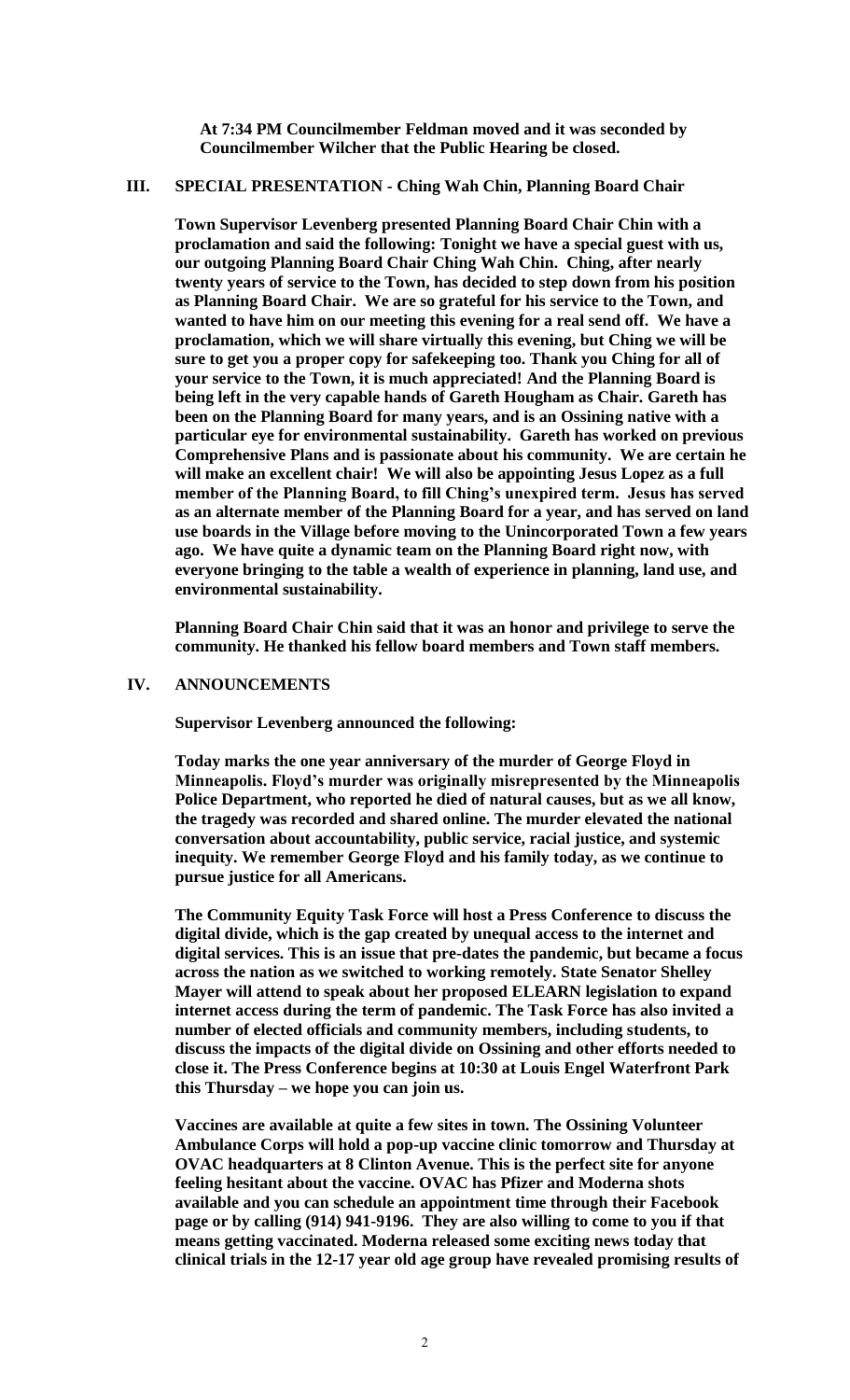**strong immunity in this age group as well, and they will be pursuing FDA emergency use authorization in the coming weeks.** 

**May is National Small Business Month. We heard a lot about supporting small business in the fall after Thanksgiving, but it is important to incorporate shopping local into your daily routine. Our businesses have a lot to offer, especially as the summer season rolls around. Yesterday on our social media pages we shared a fun bingo board with easy ways to support small businesses. I encourage you to check it out. And remember, while we have some great restaurants in town, there are also a lot of excellent services provided locally. Keep this in mind as you buy goodies for Memorial Day. Give your favorite business a shout-out online, leave them a positive review, and shop local!** 

**Town offices will be closed Monday in observance of the Memorial Day holiday. Garbage collection scheduled for Monday will shift to Tuesday, and regular Tuesday collection will shift to Wednesday. May 31st is also the official beginning of the seasonal leaf blower restrictions. Gas powered leaf blowers can only operate at half speed on impervious surfaces or in cemeteries. Other than under these specific circumstances, gas powered leaf blowers cannot be used in the town until September 30th.** 

**There will not be a Memorial Day parade this year in Ossining or Briarcliff. The Ossining Centralized Committee of Organized War Veterans will hold a ceremony at Nelson Park on Memorial Day, starting at 10:45am. The Briarcliff Manor American Legion Post 1054 will hold a ceremony at Law Park at 11:30. I hope to see many of you at these events as we remember those in our community who gave their lives in service to our country and to protect our freedoms.** 

**Memorial Day is the unofficial start of the summer, and I know a lot of people have summer events on the mind like Independence Day, Fireworks, and our annual Summer Concert Series, all of which we had to skip in person last year due to the pandemic. This year we are happy to announce we will be hosting our annual summer concert series and food truck Fridays, starting Friday, July 2nd. However, due to the large crowds—usually between 4-6,000—we get for our Independence Day Fireworks display, we opted not to host those in July this year. While we are making great progress on the COVID-19 front, given the nature of the event and the number of people, including many, many children who are not yet eligible to be vaccinated, we thought it would be much more responsible to wait a little longer for a more festive celebration, and have therefore scheduled the fireworks celebration for the instead for the end of summer Friday of Labor Day weekend. We hope by then more people will be vaccinated, and COVID-19 numbers will be much reduced. Please stay tuned – more details will be coming! In the meantime, please mark your calendars for our Friday night events. These weekly concerts bring out a much smaller crowd than fireworks, and we hope they will be a welcome respite for the community as we start to return to some sort of normalcy. We are also working again with the Greater Ossining Chamber of Commerce and Sing Sing Kill Brewery to feature local restaurants and New York craft beverage purveyors to help support our local businesses, and are grateful for the help the Riskos provided in curating our bands for the concerts as well as helping get the word out. We will be sharing more information very soon via social media, so get your lawn chairs ready.** 

**Last weekend, I had an opportunity to watch some of the new original young voices in theater coming out of Westchester Collaborative Theater. If you haven't had an opportunity to watch these Gen Z Outloud performances yet, waste no time and sign up for their next zoom performance. Go to wctheater.org. We have so much talent here!**

**I also had a chance to witness from afar the Ossining Boat & Canoe Club Annual Commissioning ceremony as I came in from a morning paddle up the Hudson on Sunday. This year it was only open to members due to COVID. We**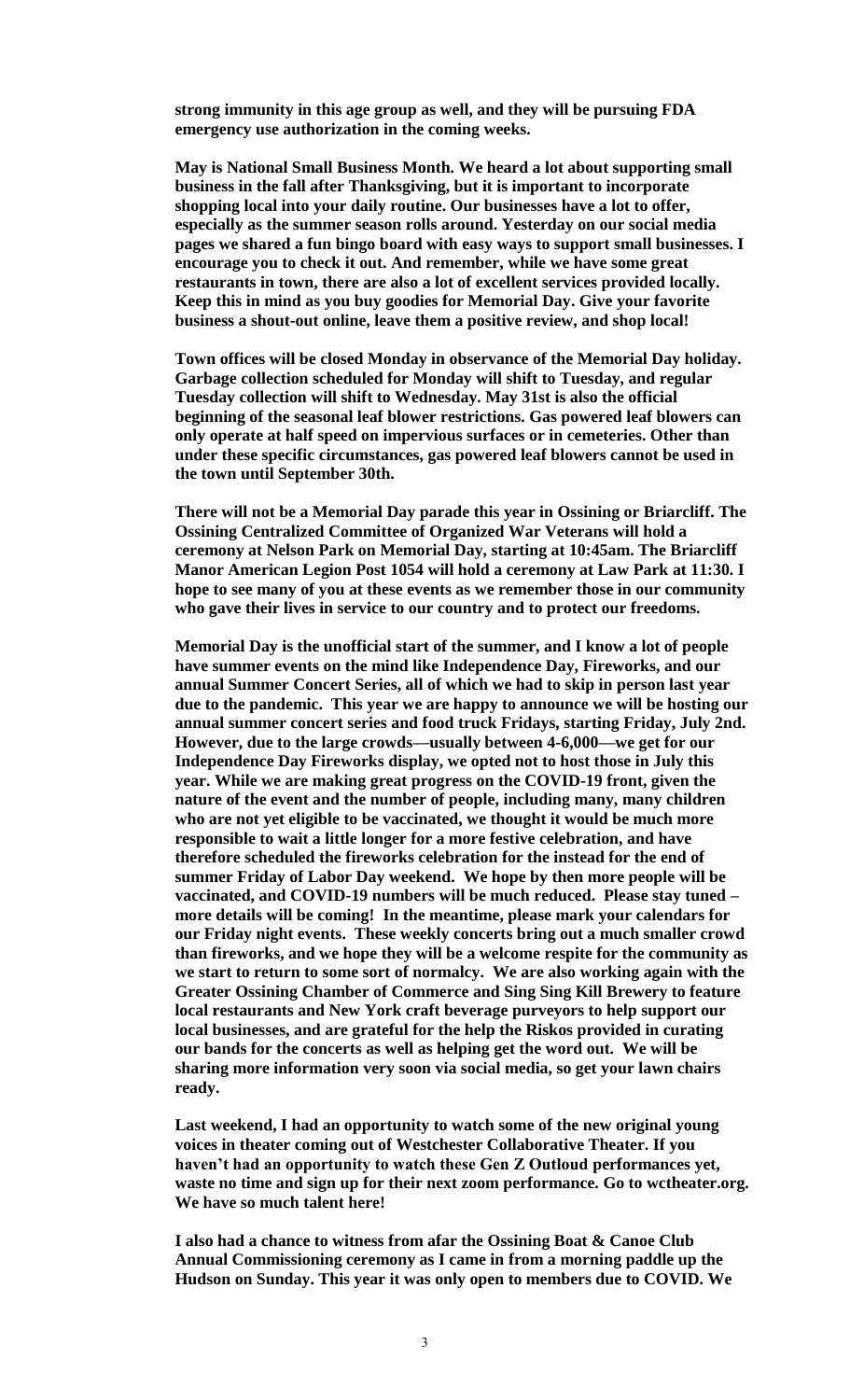**wish all our boaters, paddlers, and the like a safe and enjoyable boating season. Look out for new signage about our Ossining Boat Launch coming soon.**

# **V. LIAISON REPORTS**

# **VI. PUBLIC COMMENT ON AGENDA ITEMS**

### **VII. BOARD RESOLUTIONS**

### **A. Approval of Minutes—Regular Meeting – May 11, 2021**

**Councilmember Wilcher moved and it was seconded by Councilmember Feldman that the following resolution be approved.**

**Resolved, that the Town Board of the Town of Ossining hereby approves the May 11, 2021 minutes of the Regular Meeting as presented.**

**Motion: Carried**

#### **B. Approval of Voucher Detail Report**

**Councilmember Wilcher moved and it was seconded by Councilmember Feldman that the following resolution be approved.**

**Resolved, that the Town Board of the Town of Ossining hereby approves the Voucher Detail Report dated May 25, 2021 in the amount of \$1,499,766.22.**

**Supervisor Levenberg said the following: Our Voucher Detail report is quite high this week, but in this check run is our May IMA payment to the Village which includes the first four months of Police IMA payments. Each year, the Village holds off on billing the Police IMA until May, when the Town has more cash on hand following the Town/County tax collection in April. So we will likely not see a Check Run this high until May of next year!**

**Motion: Carried**

#### **C. Establishing Tree Bank Special Purpose Fund**

**Councilmember Feldman moved and it was seconded by Councilmember Shaw that the following resolution be approved.** 

**WHEREAS, at its September 10, 2019 meeting, the Town Board adopted a resolution establishing a tree bank fund for payments made by site plan and subdivision applicants for mitigation of tree removal pursuant to Town Code §183-12(G); and**

### **NOW THEREFORE,**

**BE IT RESOLVED, the tree bank fund established by the Town Board shall be a Tree Bank Special Purpose Fund.**

**Supervisor Levenberg said the following: The Town Board established our Tree Bank fund, which is paid into by developers who are unable to satisfy their re-planting requirements on their own property for the Town to use for tree planting elsewhere in the community, in 2019. Our auditors recommended that the Board adopt a resolution to establish the Special Purpose Fund account for these payments to be deposited into. Thank you to our Comptroller Dale Brennan for helping us keep everything organized and in good shape for our audit.**

**Motion: Carried**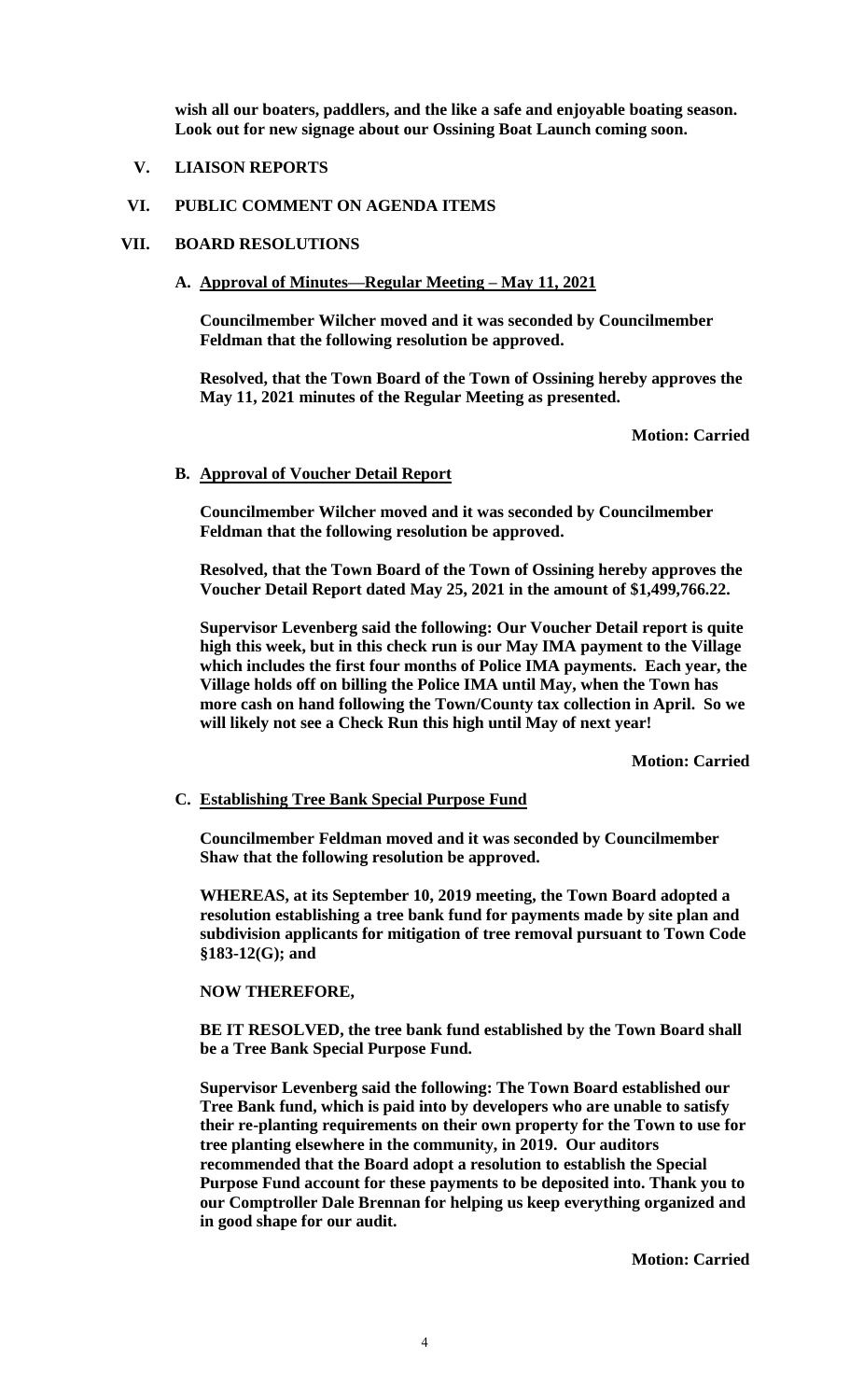**D. Acceptance of Tree Bank Special Purpose Fund Payment – SPCA**

**Councilmember Wilcher moved and it was seconded by Councilmember Feldman that the following resolution be approved.**

**WHEREAS, SPCA obtained site plan approval from the Planning Board; and**

**WHEREAS, in connection with said approval, SPCA was required to make a payment to the Town's tree bank fund for mitigation of tree removal in accordance with Town Code §183-12(G); and**

### **NOW THEREFORE,**

**BE IT RESOLVED, the Town Board hereby accepts the SPCA's payment to the Tree Bank Special Purpose Fund in the amount of \$10,642.50.**

**Supervisor Levenberg said the following: And next, we are accepting payment into the Tree Bank Fund from the SPCA for mitigating tree removals approved in their site plan for their headquarters renovation.**

**Motion: Carried**

#### **E. Resolution – Local Law # 6 of 2021 – Special Event Permit Local Law**

**Councilmember Wilcher moved and it was seconded by Councilmember Shaw that the following resolution be approved.** 

**WHEREAS, special events are largely beneficial to the community, however, special events which are likely to attract a large number of people can adversely affect the well-being of Town residents and business owners and strain municipal resources; and**

**WHEREAS, pursuant to an Inter-municipal Agreement, the Town of Ossining utilizes the services of the Village of Ossining Recreation and Parks Department; and**

**WHEREAS, the Town was informed that the Village Board of Trustees adopted a local law establishing certain procedures and standards for permitting special events in the Village; and**

**WHEREAS, in the interest of consistency between Town and Village residents and events and the administration of such events by the Village Recreation and Parks Department, and in order to provide for the well-being of the community, the Town Board considered adopting a local law establishing procedures whereby the Town can be informed in advance of special events, and be assured that such special events can be accommodated without unduly burdening the community or municipal resources; and**

**WHEREAS, the Local Law was based upon the local law adopted by the Village Board of Trustees, which the Town Board modified and tailored to fit the needs of Town residents, property and resources; and**

**WHEREAS, in consideration of the proposed Local Law the Town Board opened a duly noticed public hearing at its regular meeting on Tuesday, April 27, 2021, which public hearing was duly continued to the Town Board's regular meetings on Tuesday, May 11, 2021 and Tuesday, May 25, 2021, via videoconferencing in accordance with the Governor's Executive Orders 202.1 and 202.15, as subsequently extended, and members of the public having the opportunity to attend and be heard, the public hearing was closed on May 25, 2021; and**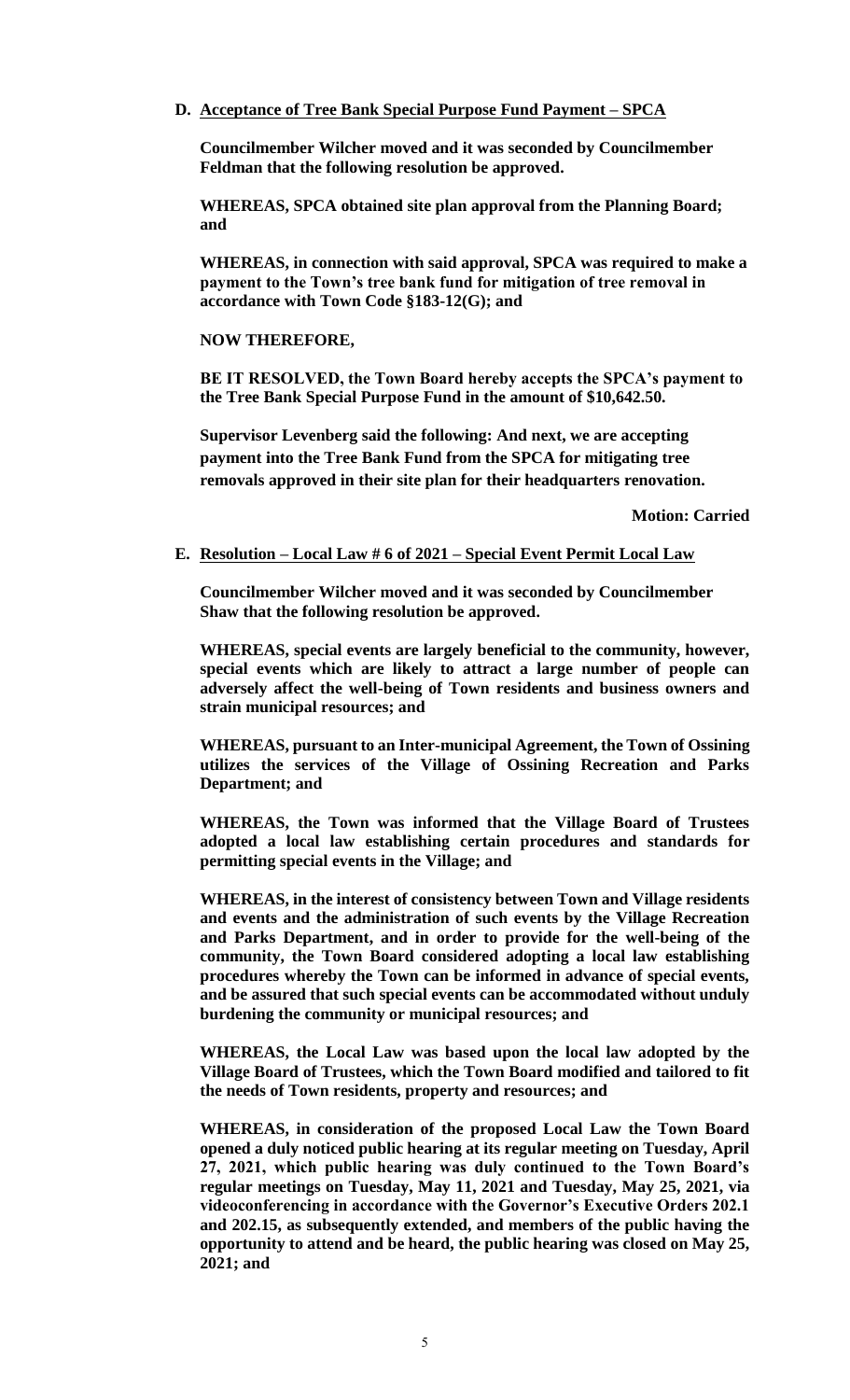**WHEREAS, said local law has been on the desks of the members of the Town Board for at least seven days, exclusive of Sunday, prior to the adoption of this resolution, and**

**NOW THEREFORE,**

**BE IT RESOLVED, the Town Board hereby adopts a Negative Declaration pursuant to the State Environmental Quality Review Act determining this action does not have the potential to have any significant adverse environmental impacts as the Local Law will regulate special events within the Town and on Town property to ensure they are held in a safe and orderly manner and that they do not unduly burden Town resources or residents; and**

**BE IT FURTHER RESOLVED, the Town Board, after due deliberation, finds that in the furtherance of the safety, health and well-being of the persons and property in the Town, it is in the best interest of the Town to adopt said local law, and the Town Board hereby adopts Local Law # 6 of 2021 entitled adopting a new Chapter 166 (Special Events, Parades and Public Gatherings) of the Town of Ossining Code; and** 

**BE IT FURTHER RESOLVED, the Town Clerk is directed to enter said local law in the minutes of this meeting into the local law book for the Town of Ossining; to publish said minutes in a newspaper published in the town, if any, or in such newspaper published in the county in which such town may be located having a circulation in such town, and affidavits of said publication shall be filed with the Town Clerk; and to file a copy of said local law with the Secretary of State of New York.**

**Supervisor Levenberg said the following: As discussed earlier, this is a resolution adopting the Local Law to establish a Special Events policy in the Town to mirror the Village's policy. Thank you to our Counsel Christie Addona, Insurance Rep Jim Duffy, and Recreation Superintendent Bill Garrison for their help developing this local law. And to Jaimie Hoffman in the Village Manager's Office – she did a lot of the background research to develop the Village's law over the past year and none of us would be here without her!**

**Motion: Carried**

**F. Resolution – Establishing Fees for Chapter 166 of the Town Code – Special Events, Parades and Public Gatherings**

**Councilmember Wilcher moved and it was seconded by Councilmember Feldman that the following resolution be approved.**

**WHEREAS, the Town Board adopted Local Law # 6 of 2021 adopting a new Chapter 166 (Special Events, Parades and Public Gatherings) of the Town of Ossining Code establishing certain procedures and standards for permitting a special event in the Town; and**

**WHEREAS, the Local Law was based upon the local law adopted by the Village of Ossining Board of Trustees earlier this year, which the Town Board modified and tailored to fit the needs of Town residents, property and resources; and**

**WHEREAS, as both the Village of Ossining and Town of Ossining's special event permit applications will be administered by the Village of Ossining Recreation and Parks Department, which also serves the Town of Ossining pursuant to an inter-municipal agreement, the Town Board finds that in the interest of orderly administration and to avoid confusion between events occurring in the Town and the Village, the fees associated with the special event permit application should be the same in both municipalities; and**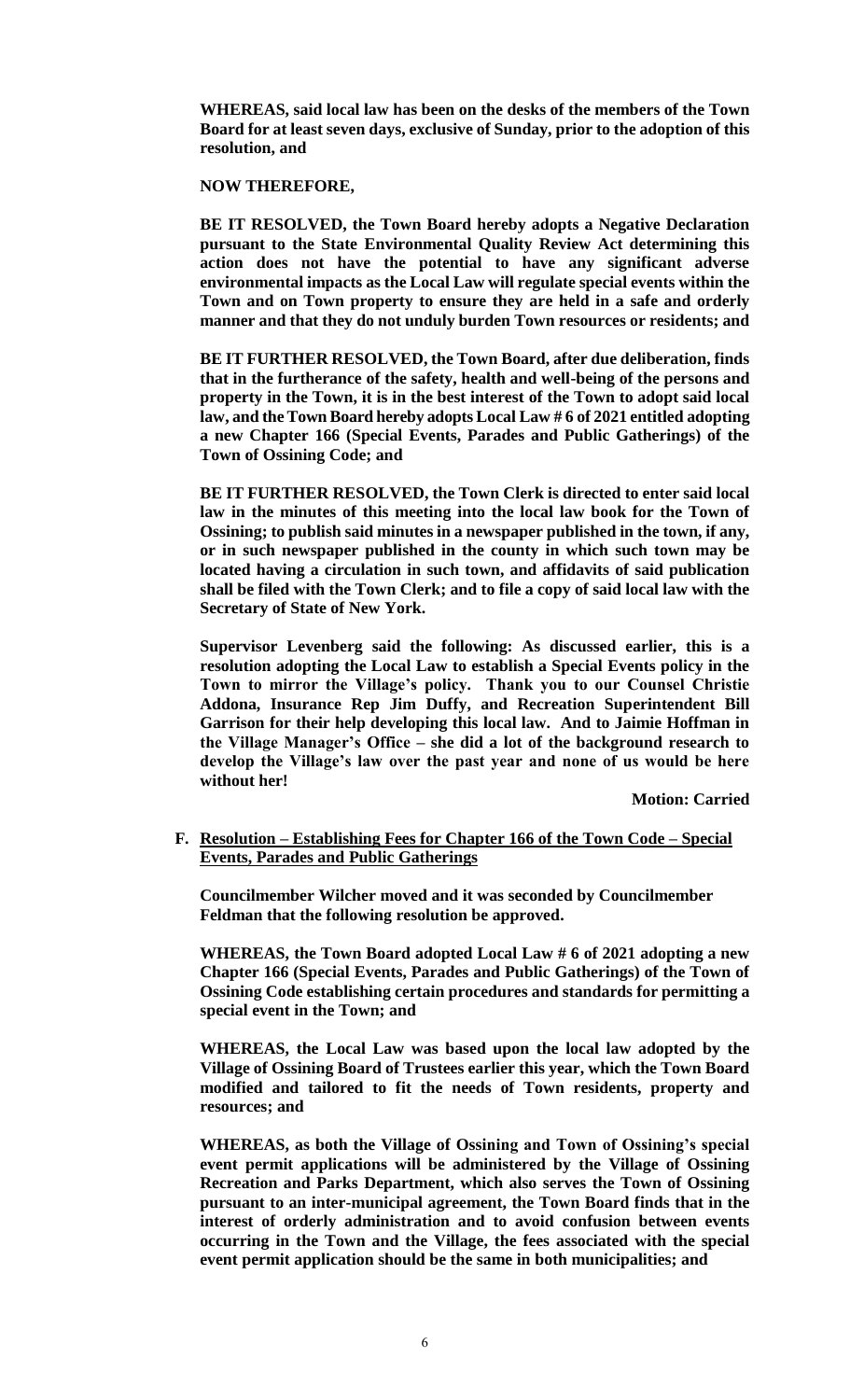**WHEREAS, the Town Board finds the fees adopted by the Village Board of Trustees to be reasonable and fair; and**

### **NOW THEREFORE,**

**BE IT RESOLVED, the Town Board hereby amends the Town of Ossining 2021 Fee Schedule to establish the following fees related to the special event permit local law (Town Code Chapter 166):**

| <b>Special Event Permit</b>   | \$25.00 non-refundable fee         |                    |
|-------------------------------|------------------------------------|--------------------|
| <b>Application Fee</b>        |                                    |                    |
| <b>Approved Special Event</b> | Event Level 1 (less than 300       | \$200.00 per event |
| Fee:                          | people in attendance)              |                    |
|                               | <b>Event Level 2 (between 300-</b> | \$500.00 per event |
|                               | 499 people in attendance)          |                    |
|                               | Event Level 3 (more than           | \$700.00 per event |
|                               | 500 people in attendance)          |                    |
| <b>Security Deposit for</b>   | Event Level 1 (less than 300       | \$200.00 per event |
| <b>Approved Special Event</b> | people in attendance)              |                    |
| (unless otherwise specified   |                                    |                    |
| in the permit)                |                                    |                    |
|                               | <b>Event Level 2 (between 300-</b> | \$500.00 per event |
|                               | 499 people in attendance)          |                    |
|                               | Event Level 3 (more than           | \$700.00 per event |
|                               | 500 people in attendance)          |                    |
| <b>Banner Application Fee</b> | For events in the Town of          | \$25.00<br>non-    |
|                               | Ossining $-$ including the         | refundable fee     |
|                               | Village of Ossining and the        |                    |
|                               | portion of the Village of          |                    |
|                               | <b>Briarcliff Manor located in</b> |                    |
|                               | the Town of Ossining               |                    |
|                               | For events outside of the          | \$50.00<br>non-    |
|                               | <b>Town of Ossining</b>            | refundable fee     |

**Supervisor Levenberg said the following: This resolution establishes the fees for the new Special Events legislation. The fees are essentially the same as the Village of Ossining, except we removed the street closing/closing of metered parking spot fee because that does not apply to the Town. Hopefully the consistency will help members of the public and our shared Town/Village employees in easily implementing this new policy.**

**Motion: Carried**

# **G. Resignation – Town Planning Board Chair**

**Councilmember Wilcher moved and it was seconded by Councilmember Feldman that the following resolution be approved.**

**Resolved, that the Town Board of the Town of Ossining accepts the resignation, with regret, of Ching Wah Chin from his position as Chair of the Town of Ossining Planning Board, effective May 31, 2021.** 

**Supervisor Levenberg said the following: Thank you again, Ching, for your many years of service to the Town, and I hope you enjoy your Wednesday evenings off from Planning Board meetings now!**

**Motion: Carried**

# **H. Appointment – Town Planning Board Chair**

**Councilmember Feldman moved and it was seconded by Councilmember Wilcher that the following resolution be approved.**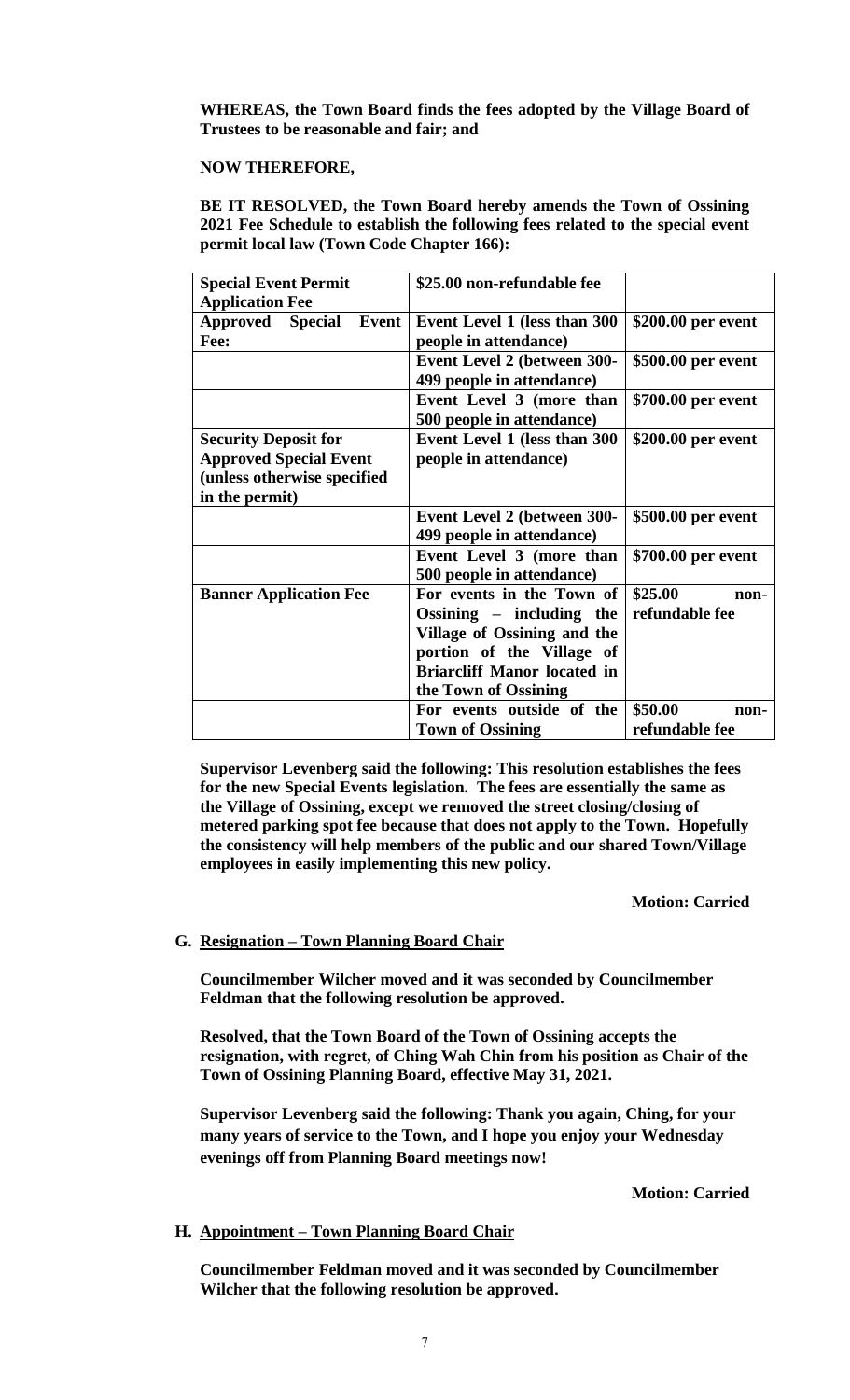**Resolved, that the Town Board of the Town of Ossining appoints Gareth Hougham as Chair of the Town of Ossining Planning Board, effective June 1, 2021.** 

**Supervisor Levenberg said the following: Congratulations, Gareth, on your new position! We are continually impressed with your expertise and passion for planning and environmental issues, and we are glad you will be taking on the reins.**

**Motion: Carried**

# **I. Appointment – Town Planning Board**

**Councilmember Meyer moved and it was seconded by Councilmember Feldman that the following resolution be approved.**

**Resolved, that the Town Board of the Town of Ossining appoints Jesus Lopez to fill an unexpired term on the Town of Ossining Planning Board, effective June 1, 2021 to expire on December 31, 2023.** 

**Supervisor Levenberg said the following: And congratulations Jesus, thank you for serving as alternate for this past year, and agreeing to participate as a full member now.** 

**Motion: Carried**

# **J. Promotion – Appointment – Town of Ossining Justice Court**

**Councilmember Feldman moved and it was seconded by Councilmember Wilcher that the following resolution be approved.**

**Resolved, that the Town Board of the Town of Ossining promotes Katherine Quizhpi from the temporary to probationary position of Intermediate Clerk in the Town of Ossining Justice Court, effective May 25, 2021; and**

**Be it further Resolved, that Ms. Quizhpi's annual salary remains at \$46,998 for 2021.** 

**Supervisor Levenberg said the following: Katherine started working for the Town Court in December, waiting for the opportunity to take the civil service test and hopefully become a probationary employee of the Town. We were so happy to hear that Katherine had passed the Civil Service exam and was reachable on the resident list. Katherine has been great added value to the Court team, and we are excited to be keeping her on – congratulations Katherine!**

**Motion: Carried**

# **K. Appointment – Seasonal Parks Groundskeeper**

**Councilmember Wilcher moved and it was seconded by Councilmember Feldman that the following resolution be approved.**

**Resolved, that the Town Board of the Town of Ossining appoints Brian Zhinin Sanchez, Ossining, to the seasonal position of Parks Groundskeeper at an hourly rate of \$15, effective June 1, 2021.**

**Supervisor Levenberg said the following: As the weather gets warmer, our Parks/Cemetery crew is in need of some extra hands. We are happy to be appointing two young men to be joining the crew on a seasonal basis this summer – Brian Sanchez Zhinin and in the next resolution Arnis Sylaj.**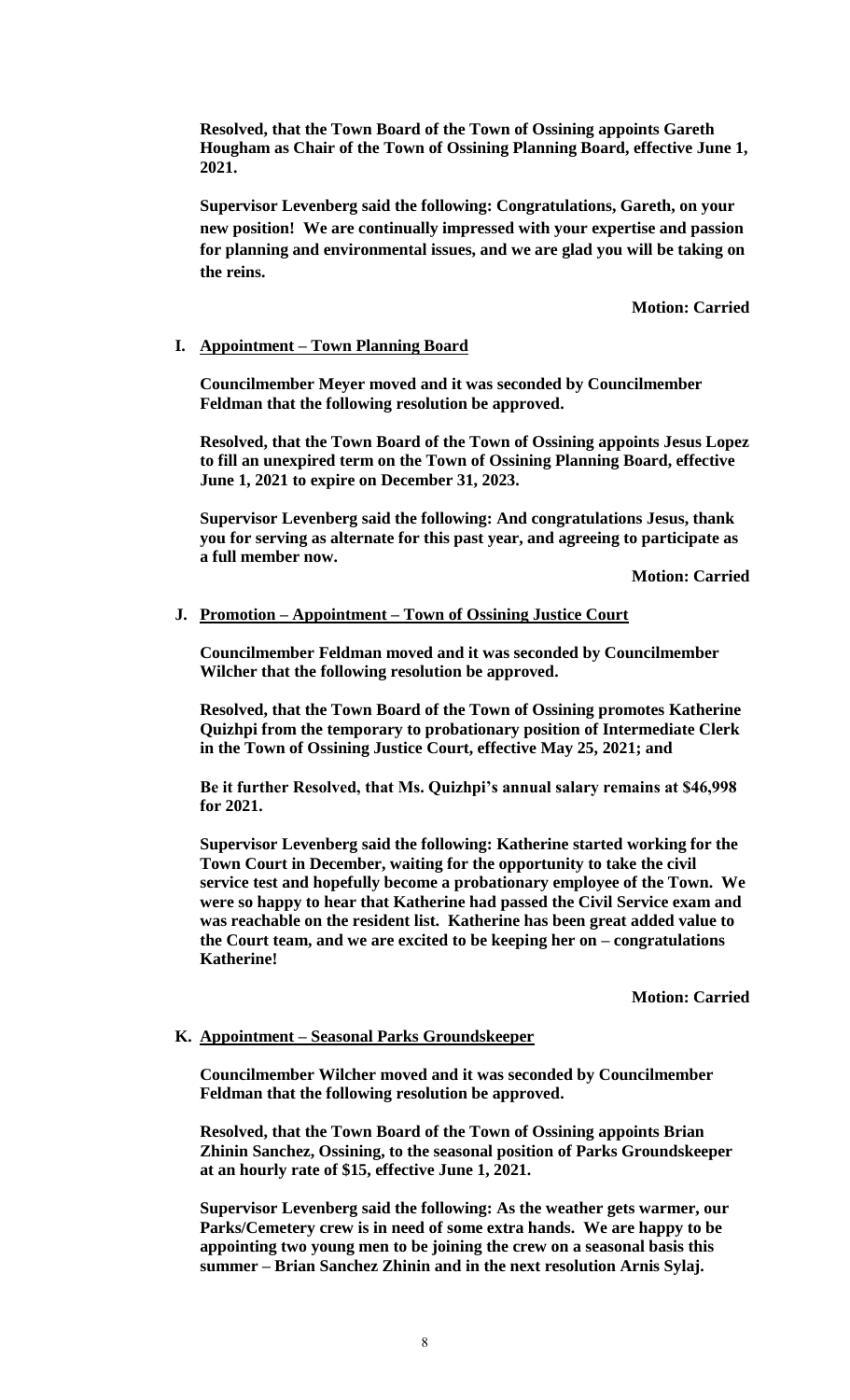**Brian and Arnis are Ossining residents, both with an excellent skill set to be helpful additions to the crew for the summer. Welcome Brian and Arnis!**

# **Motion: Carried**

### **L. Appointment – Seasonal Parks Groundskeeper**

**Councilmember Feldman moved and it was seconded by Councilmember Shaw that the following resolution be approved.**

**Resolved, that the Town Board of the Town of Ossining appoints Arnis Sylaj, Ossining, to the seasonal position of Parks Groundskeeper at an hourly rate of \$15, effective June 1, 2021**

**Motion: Carried**

### **M. Contract – State Transportation Services PY 2021-2022**

**Councilmember Wilcher moved and it was seconded by Councilmember Feldman that the following resolution be approved.**

**Resolved, that the Town Board of the Town of Ossining authorizes the Supervisor to sign an agreement with Westchester County Department of Senior Programs and Services for the purposes of receiving funding at an amount not to exceed \$3,234 for program year April 1, 2021 through March 31, 2022 for the Town providing transportation services to seniors in accordance with the New York State Transportation Program.** 

**Supervisor Levenberg said the following: The Town Senior Nutrition Program receives grant funding from the State for a few different programs, and the funding is administered through the Westchester County Department of Senior Programs and Services. This contract will allow us to get our grant funding to support our transportation program for seniors, much needed programming for our community's seniors.**

**Motion: Carried**

# **VIII. VISITOR RECOGNITION**

*Visitors shall be accorded one (1) four (4) minute opportunity to speak*

#### **IX. ADJOURNMENT**

**At 8:13 P.M., Councilmember Shaw motioned to adjourn to Executive Session for advice of counsel and Councilmember Wilcher seconded.** 

**Motion Carried: Unanimously**

**At 8:46 P.M., Councilmember Wilcher motioned to leave Executive Session and Councilmember Shaw seconded.**

**Motion Carried: Unanimously**

**At 8:47 P.M., Councilmember Shaw motioned to adjourn the Regular Meeting and Councilmember Wilcher seconded.** 

**Motion Carried: Unanimously**